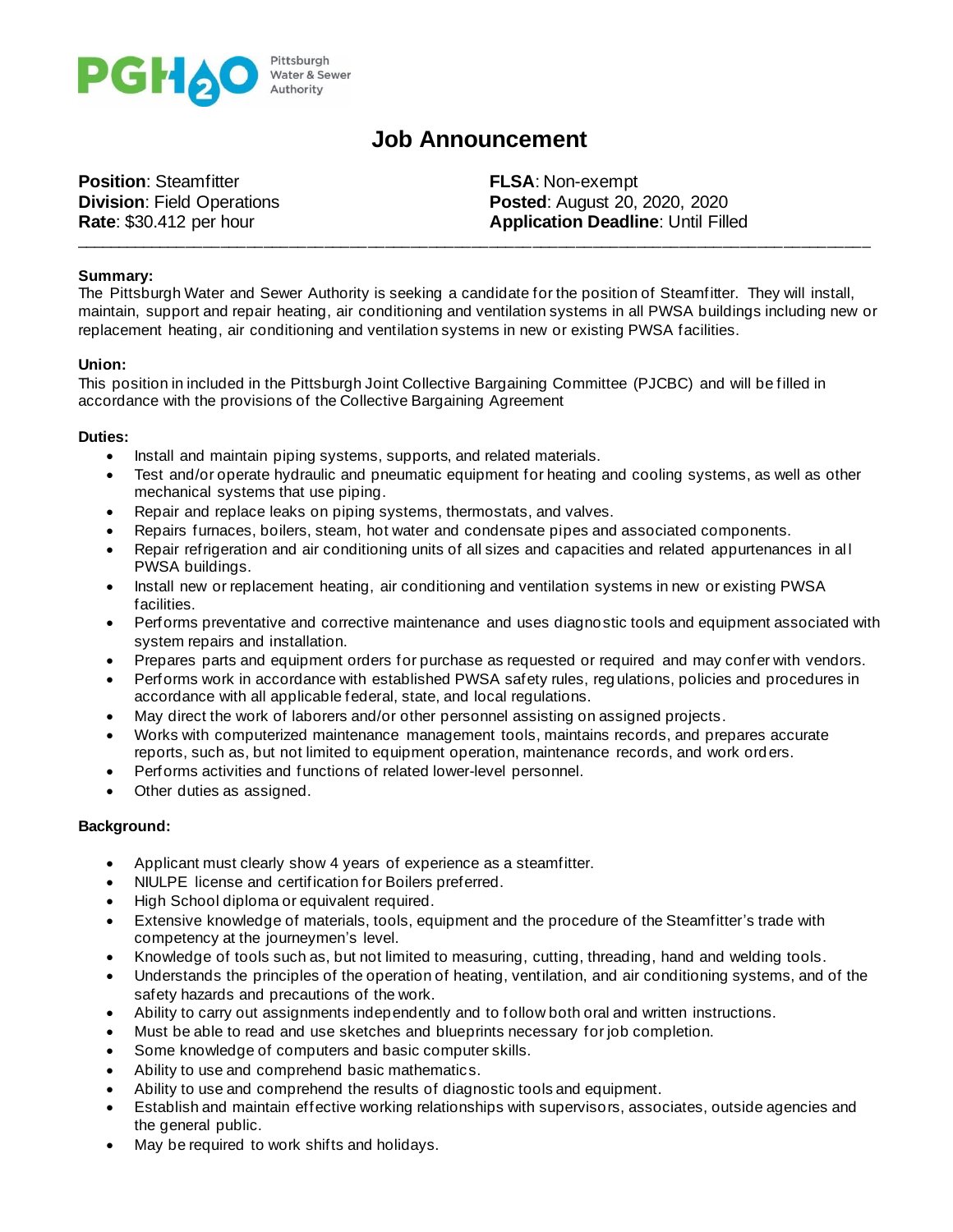

# **Job Announcement**

\_\_\_\_\_\_\_\_\_\_\_\_\_\_\_\_\_\_\_\_\_\_\_\_\_\_\_\_\_\_\_\_\_\_\_\_\_\_\_\_\_\_\_\_\_\_\_\_\_\_\_\_\_\_\_\_\_\_\_\_\_\_\_\_\_\_\_\_\_\_\_\_\_\_\_\_\_\_\_\_\_\_\_\_\_\_\_\_\_\_\_\_

**Position**: Steamfitter **FLSA**: Non-exempt

**Division**: Field Operations **Posted**: August 20, 2020, 2020 **Rate: \$30.412 per hour <b>Application Deadline**: Until Filled

### **General Requirements**:

Applicant must have permanent residency in the City of Pittsburgh at time of appointment and remain a permanent resident throughout employment with the PWSA. Verification of City residence is required at time of filing application. Applicant must present a current, valid Class C (Class 1) PA Motor Vehicle Operator's License at the time of application or prior to appointment. A valid driver's license must be maintained throughout employment.

**Examination:** Performance and/or written examination may be required.

**Medical examination:**Required prior to appointment.

### **Physical Demands and Working Conditions:**

- Perform physical work outdoors in extreme weather.
- Availability to work all three shifts, weekends, and holidays.
- Ability to operate a pick-up truck, van, and forklift, and related equipment;
- Ability to work in confined, high spaces, like erect scaffolding.
- Exhibit full range of motion to complete tasks like climbing, balancing, kneeling, or grasping.
- Ability to utilize senses to see, hear, and talk.
- Ability to perform heavy work including lift and carry up to 100 pounds.
- Ability to work in loud conditions with vibrations, traffic, mechanical, chemical, fire, and explosive risks.
- Ability to work with respirator around odors, dusts, fumes, mists, poor ventilation, and gases.
- Travel between 50 and 75 percent.

*The physical demands are representative of those that must be met by an employee to successfully perform the essential duties of this job. Reasonable accommodations may be made to enable individuals with disabilities to perform the essential duties.*

#### **Applications**:

Application forms are available online at [www.pgh2o.com/about-us/careers](http://www.pgh2o.com/about-us/careers) or in the Human Resources Department at 1200 Penn Avenue. Submit application, resume, and cover letter to [HR@pgh2o.com,](mailto:HR@pgh2o.com) by fax at 412-393-0513, or by mail at the following address:

Pittsburgh Water and Sewer Authority ATTN: Human Resources 1200 Penn Avenue Pittsburgh, PA 15222

If you have any questions, please contact us at 412-255-8800.

*You may be considered for other available positions based on qualifications provided on your employment application.*